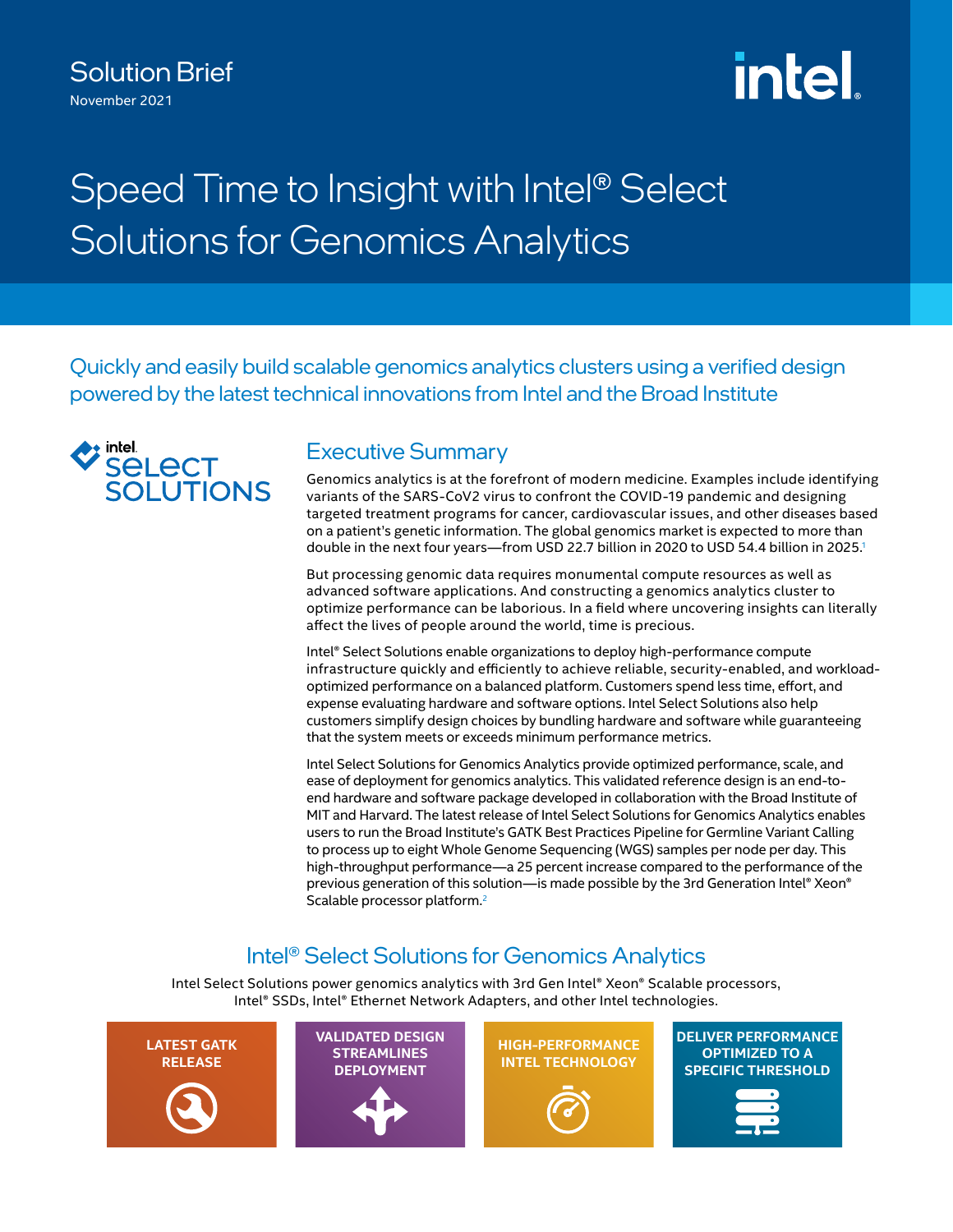#### Business Challenge

Setting up and scaling a genomics analytics cluster pose many challenges that can create bottlenecks for genomics researchers. For example, the infrastructure must be able to store and process massive amounts of data—a typical genomics analytics input dataset is about  $150$  GB<sup>[3](#page-3-2)</sup> (assuming 30X coverage), and higher coverage samples can be hundreds of GBs in size. Experts predict that in a few years, the field of genomics may generate up to 40 exabytes of data per vear.<sup>4</sup> Processing this amount of data, with the scalability required in a fast-changing field, is a substantial compute problem.

Time is also a factor. It takes time and effort to design a genomics analytics cluster. Considerations include determining the best hardware and software components to deploy and integrating all the components, so they work well together. Pipelines that are critical for diagnosis and treatment can take weeks to run, so optimizing settings for the best performance is important. Every delay can have negative implications for fast diagnosis and treatment selection.

#### Solution Value

Intel® Select Solutions are ISV certified, OEM validated, and verified by Intel. Benefits of adopting an Intel Select Solution include the following:

- **Workload-optimized.** Jointly developed with ISVs, Intel Select Solutions are delivered as recipes that integrate the latest hardware and software across top workloads.
- **Premium configurations.** They are benchmarked to deliver optimized performance, price/performance, and security.
- **Verified by Intel.** They are delivered by OEM or solution providers who have met or exceeded a minimum performance level.

Intel Select Solutions for Genomics Analytics add value to the alignment and variant calling step of genetic analyses. Intel has optimized performance in these steps by tuning Broad Institute's Genomics Analytics Toolkit (GATK) to take advantage of Intel architecture. The solution also includes workflow description language (WDL) scripts tuned for deploying on local HPC infrastructure. These scripts allow users to replicate GATK Best Practices pipelines quickly and easily and to create their own pipelines.

Working together, Intel and the Broad Institute are pursuing three goals:

- Develop an **optimized software stack** to analyze genomes faster and at greater scale.
- Enable and qualify **turnkey configuration, setup, and deployment** of infrastructure to run genomics analysis.
- **Take advantage of key technologies** to allow the everincreasing datasets to be analyzed to deliver scientific and medical breakthroughs.

#### Solution Benefits

- End-to-end optimized hardware and software solution for genomics analysis
- Optimized, scalable computing cluster that can support multiple genomic pipelines as well as other HPC workloads
- Predictable performance of up to eight Whole Genome Sequencing samples per node per day<sup>2</sup>

#### Solution Architecture Highlights

Intel's reference design for genomics clusters (see Figure 1) includes all the necessary components: compute, storage, memory, and network fabric in a balanced configuration that helps eliminate performance bottlenecks. Intel Select Solutions for Genomics Analytics take advantage of the highperformance capabilities of 3rd Gen Intel® Xeon® Scalable processors. In particular, the Pipeline for Germline Variant Calling benefits from the increased number of memory channels and support for 3200 MHz DRAM, along with higher core count (compared to 2nd Gen Intel Xeon Scalable processors). Large-capacity Intel® SSD Data Center Family drives—either NAND-based or Intel® Optane™ SSDs—also contribute to the solution's high performance.



**Figure 1.** The balanced design of Intel® Select Solutions for Genomics Analytics helps eliminate performance bottlenecks.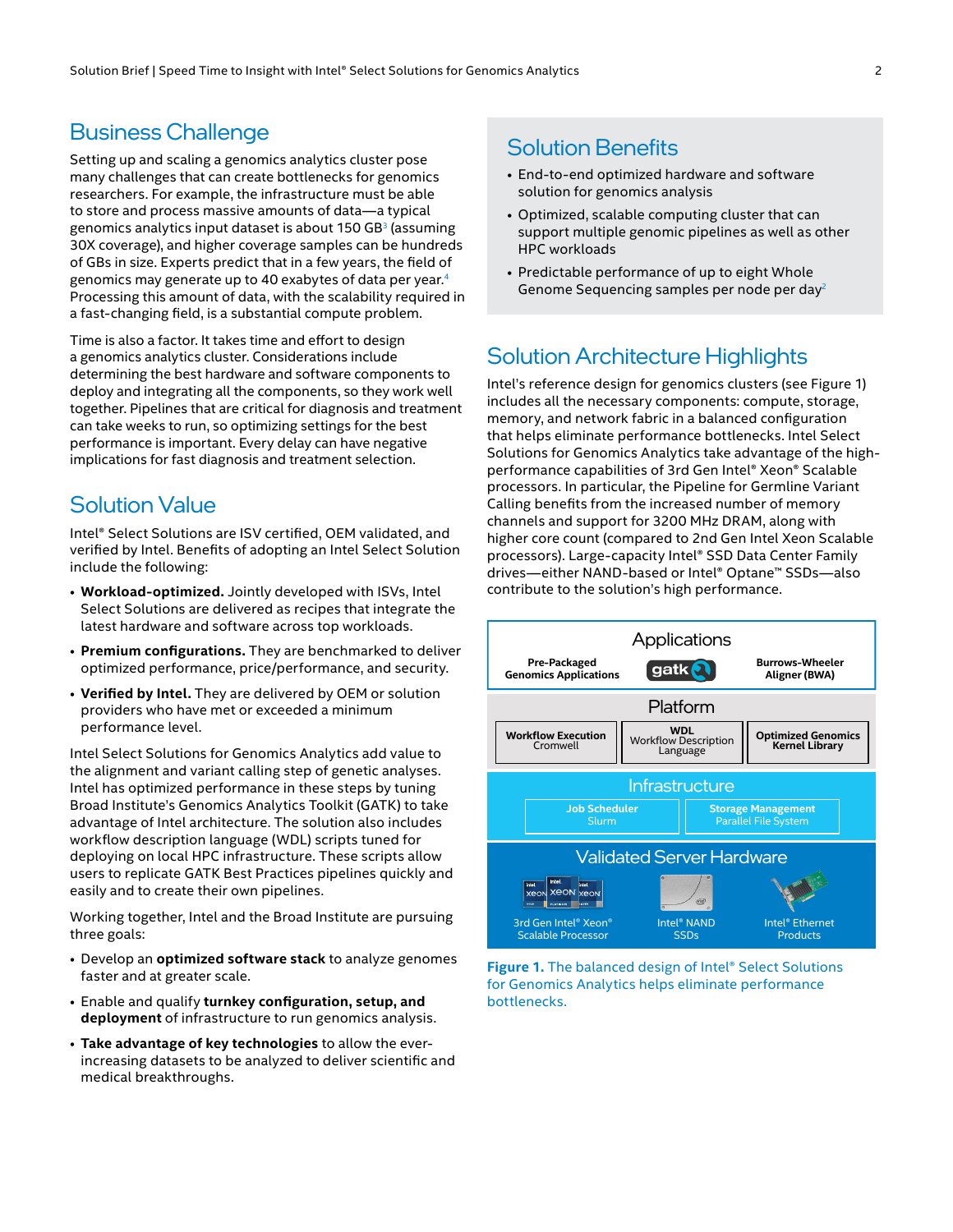#### What Are Intel® Select Solutions?

Predefined, workload-optimized solutions designed to minimize the challenges of infrastructure evaluation and deployment.

These solutions are validated by OEM/ODMs, certified by ISVs, and verified by Intel.

All Intel Select Solutions are a tailored combination of Intel® data center compute, memory, storage, and network technologies that deliver predictable, trusted, and compelling performance. Each solution offers assurance that the workload will work as expected, if not better, which can save individual businesses from investing the resources that might otherwise be used to evaluate, select, and purchase the hardware components to gain that assurance themselves.

Intel Select Solutions for Genomics Analytics are designed to scale from small (four node minimum) to very large, clustered supercomputers. The customized systems can be quickly and dynamically configured to meet specific needs, and organizations can scale as they grow their workloads. In addition, Intel Select Solutions for Genomics Analytics include tools to discover, compose, and monitor resources with powerful, modern API-based software, along with a line-by-line installation guide.

In addition to the Intel hardware foundation used for Intel Select Solutions for Genomics Analytics, the following Intel technologies integrated into Intel Xeon Scalable processors deliver further performance and reliability gains:

- **Intel® Advanced Vector Extensions 512** (Intel® AVX-512). Boosts performance for the most demanding computational workloads, with up to double the number of FLOPS per clock cycle, compared to previous-generation Intel processors.<sup>[5](#page-3-4)</sup>
- **Intel® oneAPI Runtimes.** Supplies key software runtime elements that are required on each cluster to help ensure optimal performance paths for applications. Intel runtime performance libraries, such as Intel® Math Kernel Library and Intel® MPI Library, are available in the Intel® oneAPI Toolkit. This toolkit helps deliver excellent performance that is optimized for clusters based on Intel architecture, and also simplifies development and deployment of data-centric workloads across CPUs, GPUs, FPGAs, and other accelerators.
- **Intel® Cluster Checker.** Inspects more than 100 characteristics related to cluster health. Intel Cluster Checker examines the system at both the node level and cluster level, making sure all components work together to deliver optimal performance.
- **Cluster Management Software Stack.** Provides a software stack required to deploy and manage Linux HPC clusters. The stack includes provisioning and development tools, resource management, I/O clients, and scientific libraries. Resource management tools such as Bright Cluster Manager, Warewulf, and xCAT support the software stack.

#### A Closer Look at the Broad Institute–Intel Collaboration

Intel and the Broad Institute of MIT and Harvard have been collaborating for several years to scale researchers' ability to analyze massive amounts of genomic data from diverse sources worldwide. Through this collaboration, researchers and software engineers are building, optimizing, and widely sharing new tools and infrastructure that can help scientists integrate and process genomic data.

We are working with Broad Institute in three areas:

- Overcome the challenge of diverse genomic datasets by optimizing Broad's GATK Best Practices hardware recommendations for genomic workloads for on-premises, public cloud, and hybrid cloud use cases.
- Simplify and accelerate the execution of genomics analytics by optimizing genomics software tools such as GATK and Cromwell on industry-standard Intel architecture-based platforms.
- Empower users such as healthcare providers, pharmaceutical companies, and academic research organizations to collaborate on workflow execution models across complex and distributed datasets. Achieving this goal will enable highly secure processing of data across organizations, which can stimulate research and discovery, drug development, clinical trial recruitment, and clinical decision-making across the entire research and discovery ecosystem.

The collaboration between Intel and Broad combines two powerful forces in the advancement of HPC and application-specific analysis. These dedicated teams are delivering solutions to the challenges of disease discovery and treatment.